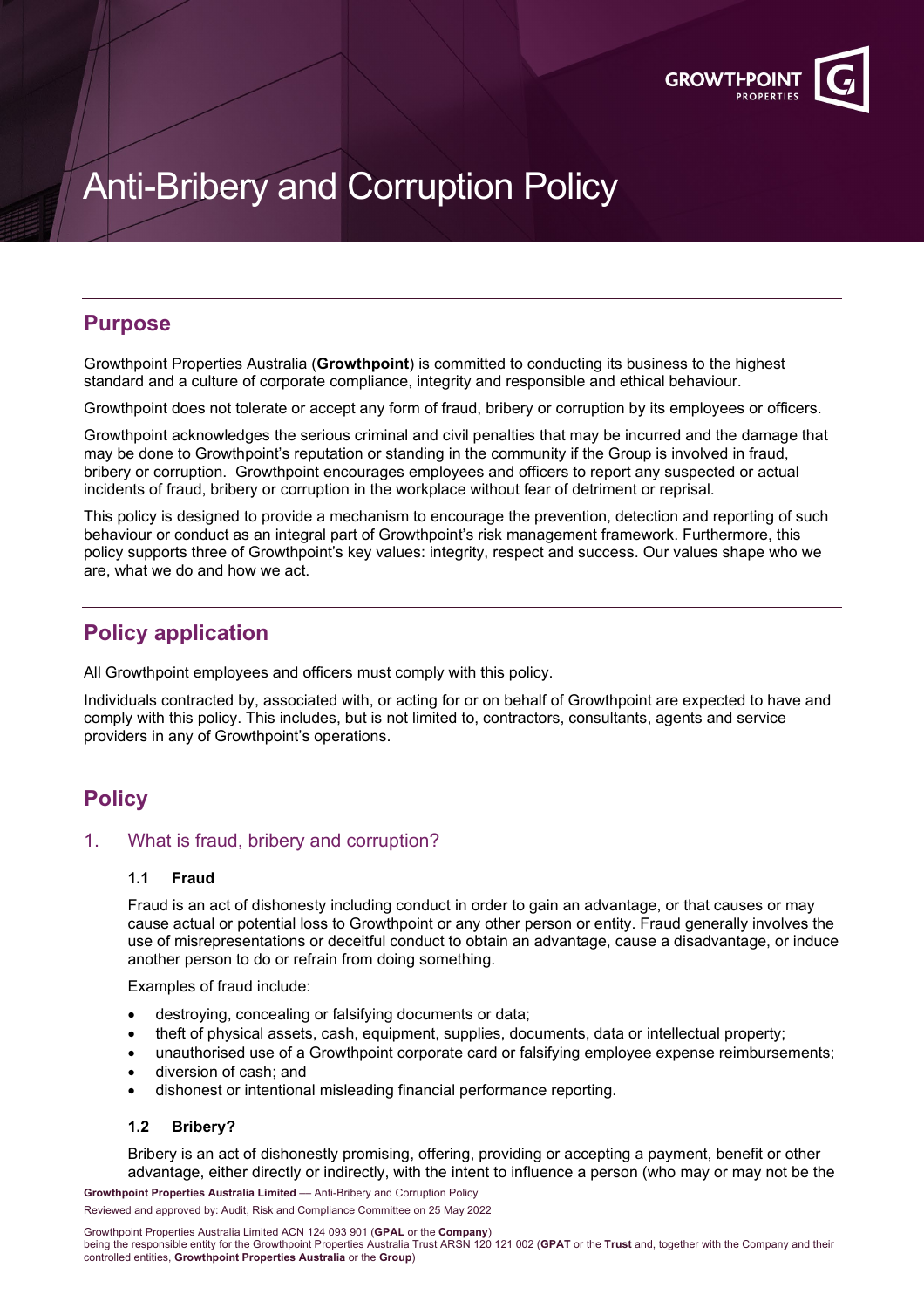

recipient). A bribe can take the form of gifts, secret commissions, fees, rewards or other advantages. Blackmail or leverage of personal information to obtain an advantage can also be an example of bribery.

#### **1.3 Corruption**

Corruption is the abuse of entrusted power of an employee, contractor or officer of Growthpoint for their private gain or advantage or for Growthpoint or another person or entity. Bribery is a form of corruption.

## 2. Policy on fraud, bribery and corruption

Growthpoint strictly prohibits all employees and officers engaging in any form of fraud, bribery or corruption. This zero tolerance stance at Growthpoint applies (without limitation) to dealings for or on behalf of Growthpoint with other businesses, individuals, government or statutory authorities, domestic or foreign public officials, including parties acting in an agency or fiduciary capacity.

Growthpoint employees and officers must not:

- give, offer, promise, accept, or request any form of bribes, kickbacks, improper payments, facilitation payments, or secret commissions;
- make, accept or request any offers or improper payments which may or are intended to influence the behaviour of a party or an outcome or obtain an advantage in connection with Growthpoint dealings; or
- cause or authorise any of the above conduct or any other conduct which is inconsistent with this policy or any anti-bribery or corruption laws.

Particular care must be taken in dealings with public officials, both in Australia and overseas.

Growthpoint also prohibits the making of any payment or engaging in any transaction, or otherwise engaging in any other dealing or activity that is in breach of any Sanctions Law. A **Sanctions Law** is one which restricts trade or prohibits other economic, financial or trade dealings with particular countries, individuals or entities and which has been imposed by Australia, the United Nations or otherwise applies to Growthpoint.

## 3. Duties and obligations for employees and officers

#### **3.1 Reporting Obligations**

All employees and officers have a responsibility at Growthpoint to act with integrity and to the highest standard in performing their duties. This responsibility extends to preventing, detecting and reporting fraud, bribery and corruption.

Growthpoint employees and officers should be vigilant in their business dealings in the context of fraud, bribery or corruption activities and report any actual, suspected or alleged conduct or actions that:

- constitutes, fraud, bribery or corruption;
- results in an improper financial benefit or other advantage to a party:
- is illegal or in breach of a legal obligation; or
- is otherwise improper, dishonest, or unethical.

#### **3.2 Gifts and benefits**

Employees must not offer, give or accept, directly or indirectly, payments, gifts, entertainment, hospitality or any other gratuities or benefits to or from any individual or company (including any supplier or public official) with which Growthpoint conducts or may conduct business where the giving or receipt of such a benefit is likely to influence (or be perceived to influence) judgement, including on the choice of goods or services procured on behalf of Growthpoint. Officers and employees must report any gifts received as required by the Growthpoint Conflicts Policy and Procedures. If an employee or officer is in doubt about whether to accept a gift or benefit, this should be discussed with the Compliance Manager or the Chief Operating Officer to determine the appropriate action.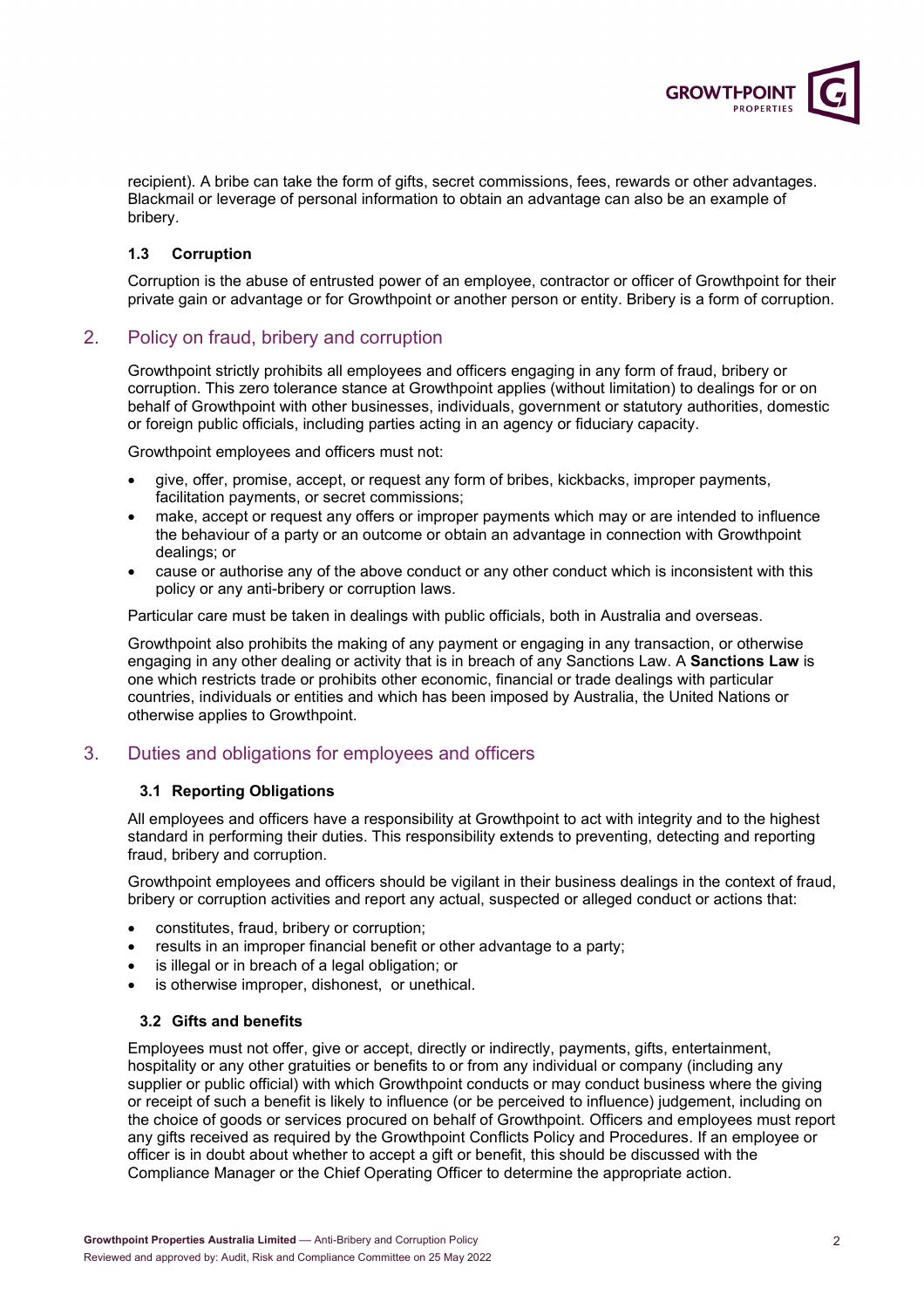

#### **3.3 Donations and political activity**

Growthpoint prohibits donations or gifts to political parties, any organisation which acts a conduit to a political party, or public officials (both domestic and foreign).

Employees and officers of Growthpoint must not make donations to a political party, any organisation which acts a conduit to a political party or public officials (both domestic or foreign) for or on behalf of Growthpoint.

It is a criminal offence under the Commonwealth Criminal Code to:

- dishonestly provide, offer or promise to provide to someone (directly or indirectly) a benefit with the intention of influencing a public official in the exercise of their duties; or
- provide, offer or promise to provide to someone (directly or indirectly) a benefit with the intent of influencing a foreign public official in the exercise of their duties in order to retain or obtain business or a business advantage.

Growthpoint does not seek to restrict employees or officers making personal political donations or expressing personal political views in compliance with relevant laws, however any political involvement must not be intended or perceived to represent the views of Growthpoint.

#### **3.4 Contracts and tenders**

Growthpoint employees and officers must ensure that all contractual agreements relating to tenders and the procurement of goods and services entered on behalf of Growthpoint are conducted at arm's length and that the tender process is conducted in a fair and transparent manner. All actual, apparent and potential conflicts of interests must be declared, assessed and documented in accordance with Growthpoint's Conflicts Policy and Procedures.

## 4. Process for reporting and investigating

Growthpoint employees and officers are required to report any incidents of suspected or actual fraud, bribery or corruption immediately to:

- a Whistleblower Officer (being any of the Compliance Manager, the People & Culture Manager, the Managing Director, the Chief Operating Officer, the Chief Investment Officer or the Chief Financial Officer) in person, by email or telephone, inside or outside of business hours; or
- the external and independent whistleblowing service provider of Growthpoint, Your-Call, if a report on an anonymous basis is preferred, via an online portal at www.yourcall.com.au/report (Organisation ID - GOZA2016). Individual contact details will only be provided to Growthpoint if prior consent is given.

Growthpoint's Whistleblower Policy describes the legal protections (including from detriment) available to employees and officers and other eligible whistleblowers who make a report of bribery, corruption or fraud on *reasonable grounds* to an eligible recipient (including those listed above).

It is important that the concerns of suspected fraud, bribery or corruption are genuine*,* as alleging improper behaviour by a person can be damaging. Any deliberately false report will be treated seriously and may be subject to disciplinary action.

Reports of suspected or actual fraud, bribery or corruption will be investigated based on the substance of the report in accordance with the regime set out in the Growthpoint Whistleblower Policy.

If you have any questions about whether particular conduct may violate this policy, you are encouraged to discuss this issue with the Compliance Manager for guidance.

## 5. Findings and reporting

Findings from any investigation into fraud, bribery or corruption will be provided to the Managing Director (or the Board Chair, if a report relates to the Managing Director).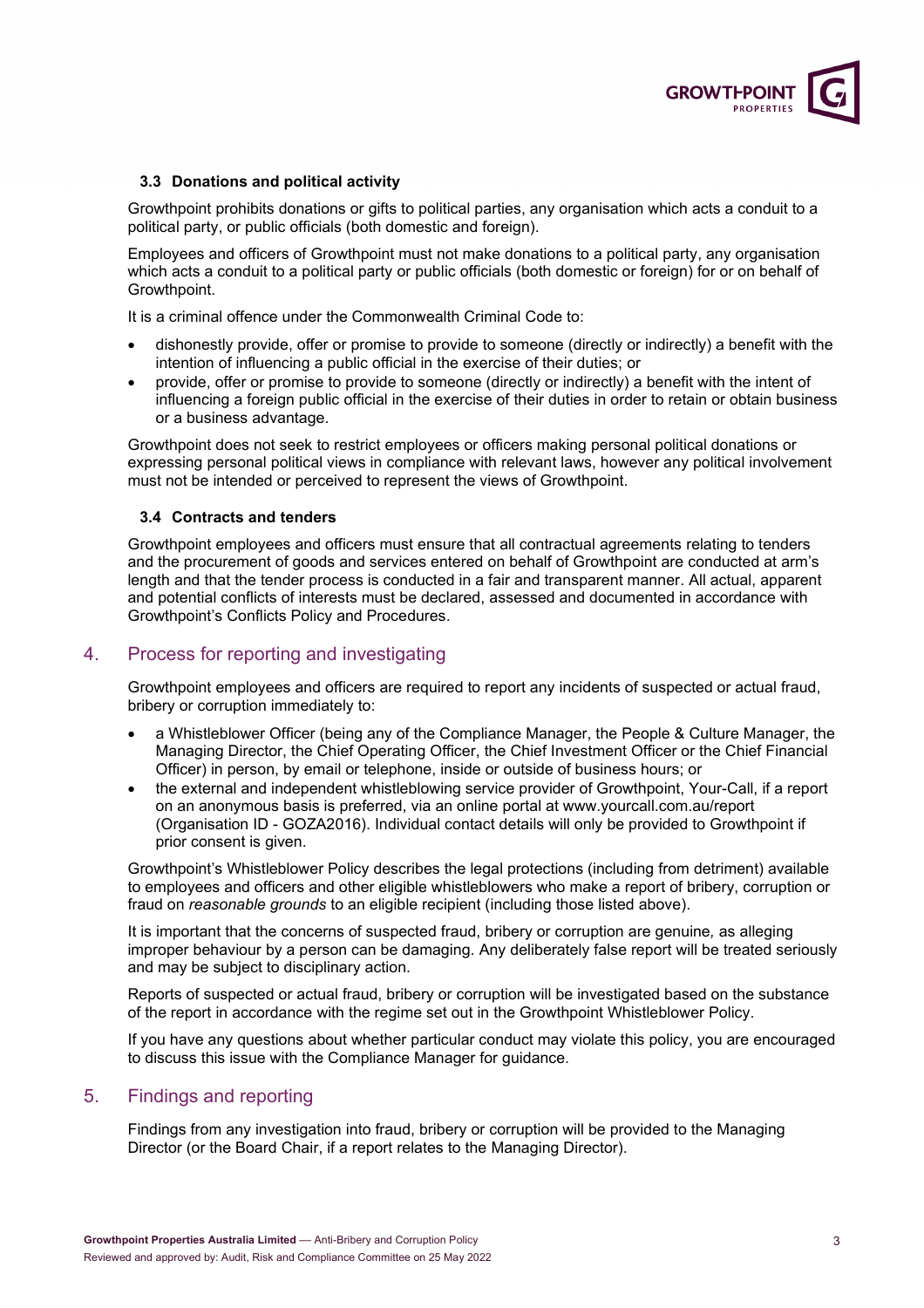

The Audit, Risk and Compliance Committee will be provided with an update on any new reported incidents and existing incidents reported under this policy on a quarterly basis. Any material incidents will also be reported to the Board.

Reports will be de-identified to maintain the confidentiality of matters disclosed under this policy.

## 6. Governance process for managing fraud, bribery and corruption risks

Growthpoint continually monitors and manages its exposure to fraud, bribery and corruption risks through several controls and processes including:

- semi-annual risk reviews:
- credit card expenditure monitoring and approvals process;
- internal controls (including applicable Risk and Controls Matrices) and internal and external audit planning and reporting;
- approved policies such as Delegations of Authority Policy, Conflicts Policy and Procedures and Expenses Reimbursement Policy, which are reviewed periodically;
- reference and background checks for the appointment of employees and officers and due diligence on the engagement of suppliers and consultants;
- employee education and training programs for awareness and identification of fraud, corruption and bribery;
- maintenance of a register of actual and potential conflicts by the Company Secretary in accordance with the Conflicts Policy and Procedures; and
- confidential reporting and investigation procedures of any suspected fraud, corruption and bribery under the Whistleblower Policy.

## 7. Training and communication

Employees of Growthpoint are required to undertake training (including refresher training) on this policy to ensure fraud, bribery and corruption is recognised and reported. This policy will be available on Growthpoint's website.

#### 8. Breach of policy

Any breach of this policy will be regarded as a serious matter and may result in disciplinary action, including criminal and civil liabilities for the individual(s), officers and Growthpoint. Growthpoint may also have an obligation to report incidents of fraud, bribery or corruption to an external body or police.

To the full extent permitted by law, Growthpoint reserves the rights to seek to recover any losses incurred as a result of any fraud, bribery or corruption committed by Growthpoint employees and officers.

Fraud, bribery and corruption, including allegations of such behaviour, can have a detrimental effect on Growthpoint, including financial loss, reputational damage, loss of business partners, tenants or suppliers, loss of Australian Financial Services Licence and serious civil and criminal penalties for both individuals, officers and Growthpoint.

# **Related policies**

This policy is an integral part of Growthpoint's risk management and compliance framework and should be read in conjunction with, but not limited to, Growthpoint's Code of Conduct, Whistleblower Policy, Conflicts Policy and Procedures and Supply Chain Sustainability Guidelines.